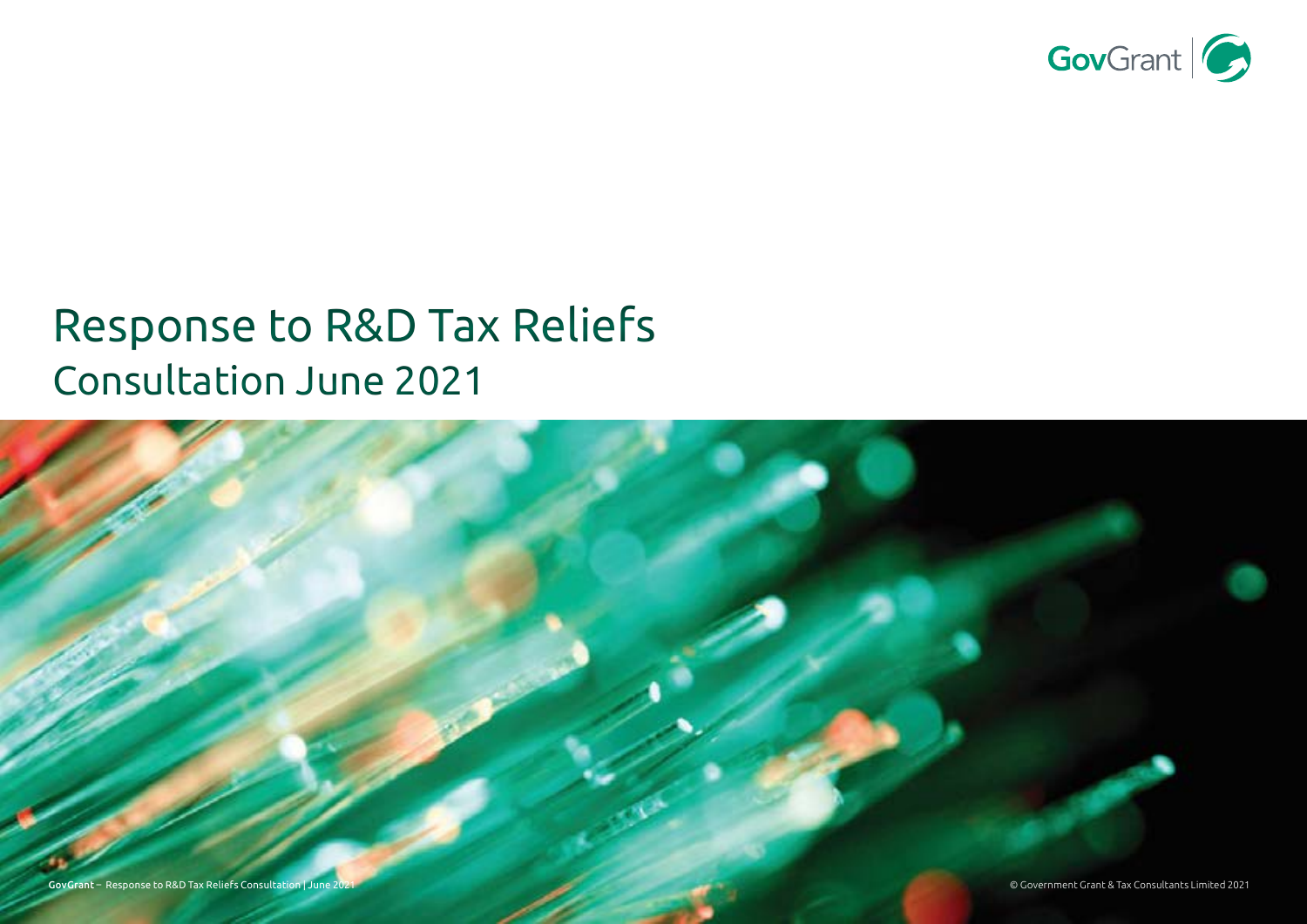

## Forward

GovGrant are one of the prominent R&D specialists working with over 1,000 clients of various size and from every sector. Our views presented are reflective of our practical interactions with our clients and our wider commitment to the R&D ecosystem.

Following the release of the HM Treasury's Budget 2021 R&D Tax Reliefs Consultation, we welcome this comprehensive review and believe it is at a critical time to ensure that is appropriate, reflective of the wider R&D agenda and globally competitive.

The gobal positioning and importance of Government support for innovation has accelerated and we can learn from other countries on what mechanisms are most effective.

Key to the R&D regime is the resultant effect on the intellectual property that the R&D projects create and more importantly which country ultimately owns this. We find that some of our clients do not see the UK as the best option when it comes to the commercialision of R&D which of course will have a significantly detrimental effect on the spillover payback that is expected from the R&D tax cost. Whilst Patent Box is not in scope of this consultation, we believe that it is fundamental in creating a government investment strategy regarding innovation. Our recent work with CBI Economics, [Prosperity Pending](https://www.govgrant.co.uk/prosperity-pending-cbi-economics/), demonstrates the need for change.

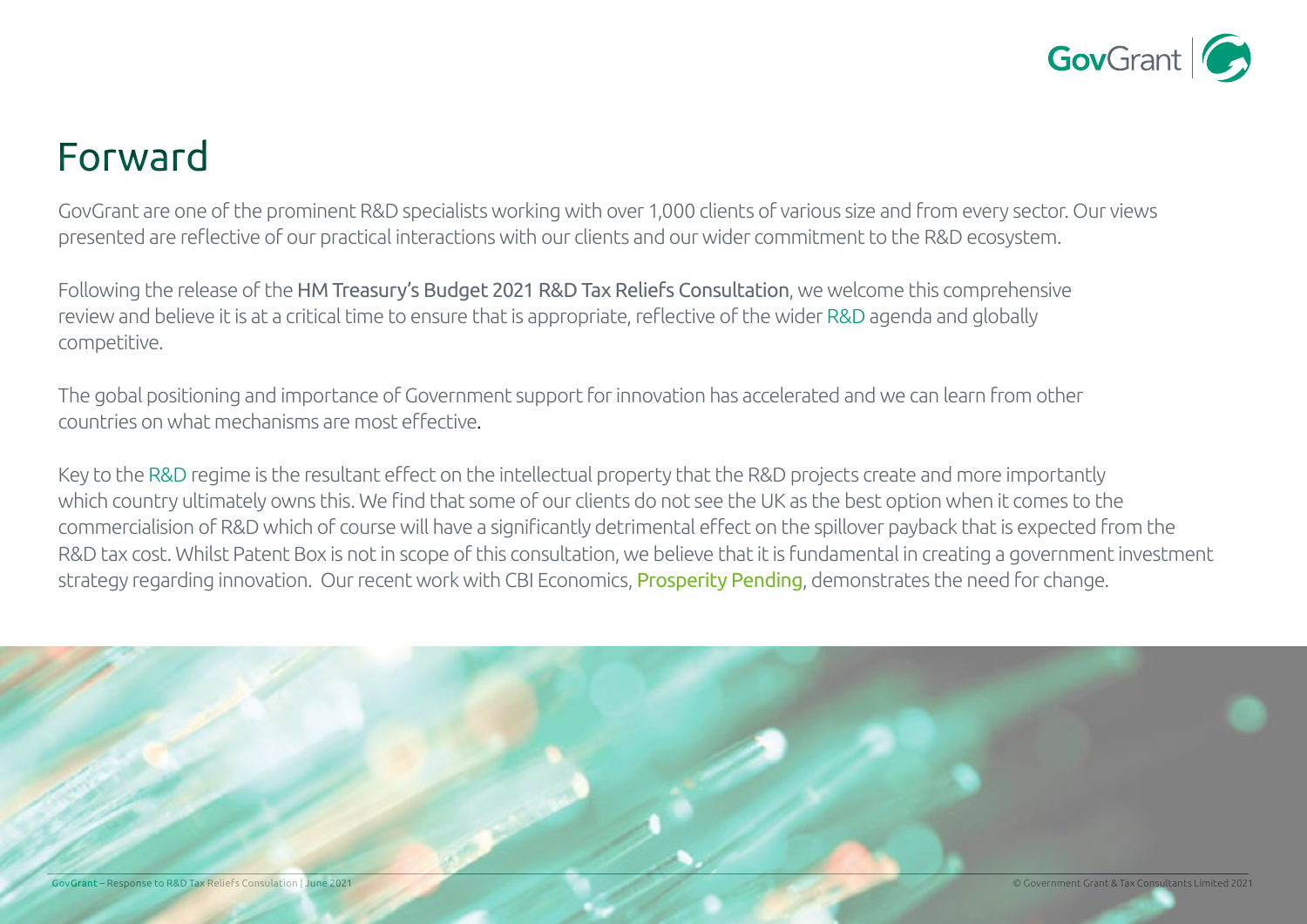

## Forward continued

We further welcome the focus on standards of agents as we have seen standards plumet and new opportunist entrance since the pandemic. This however we believe is a greater challenge as regulation from accounting and tax bodies may not be the solution due to the technical nature needed for R&D. We would also highlight that contingent fee arrangements in isolation is not the problem and still, we believe, the most appropriate risk/reward remuneration model for supporting companies with R&D tax claims. The commitment to quality and longevity through infrastructure, quality assurance, learning and development should be the driving force with regards to solving this issue.

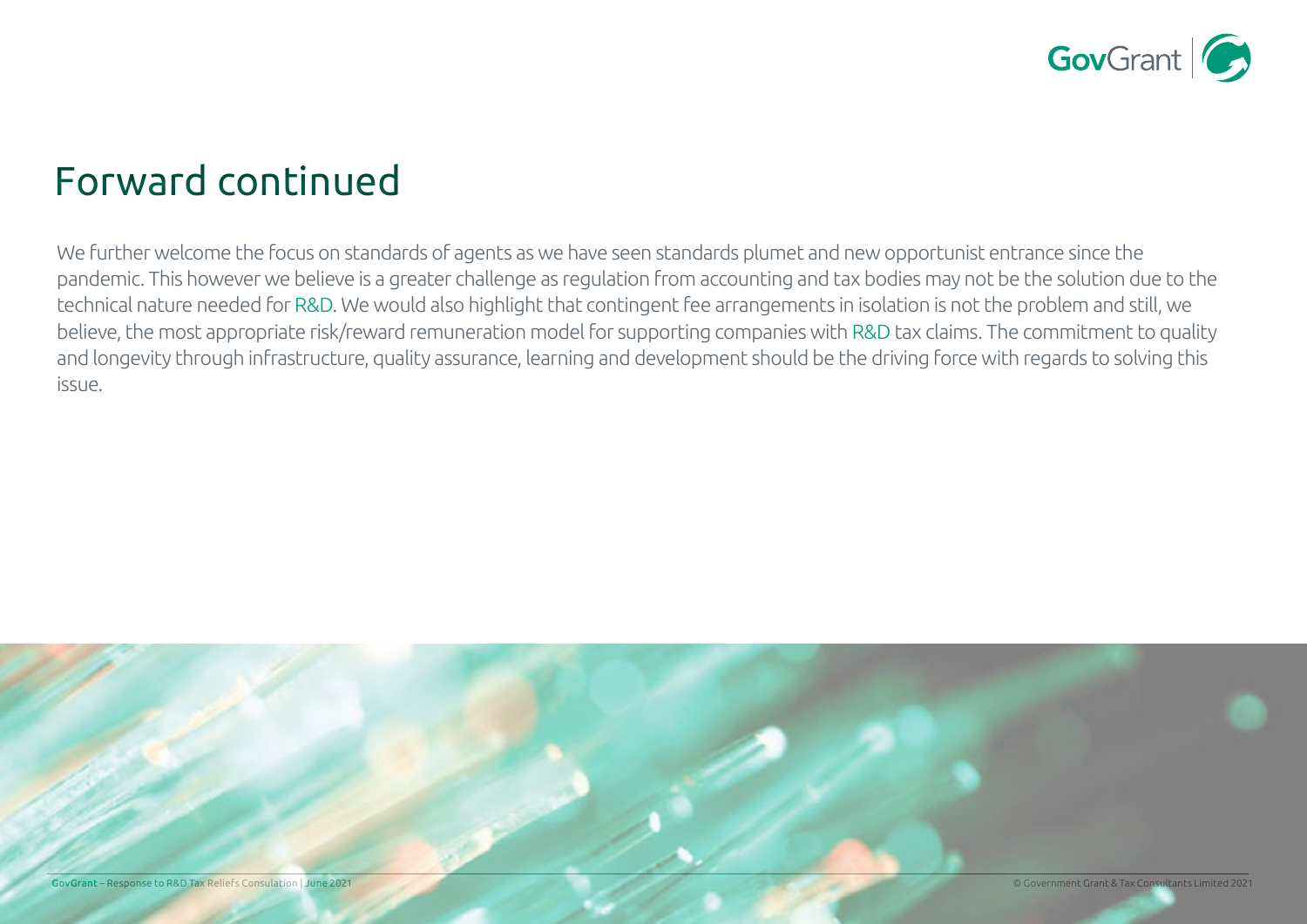

Do you consider yourself to be a research-intensive firm? How does your business benefit from the R&D reliefs (e.g. cashflow, reduced tax liability)? If your company is an SME that claims under both the SME tax relief and RDEC, what is your experience of using each scheme and how do they compare?

From discussions with our clients, we at GovGrant understand that R&D tax relief enables them to continue to finance their R&D activities. This is because these activities at this stage of the development do not provide any financial benefit to the company. They are incurring the risk without any of the financial rewards. Therefore the R&D tax relief provided by this scheme, in the form of either a reduced tax liability or R&D tax credits, are key to their cash flow and further investment in the R&D activities that they undertake.

The situations where our clients are claiming under both schemes, normally occurs where they have received Notified State Aid. Other than the rate being lower, the main disadvantage to our clients is that they can not claim Subcontractors (limited companies) in the RDEC claim. This cost could be fundamental to the R&D claim for an SME as they do not have this expertise in house.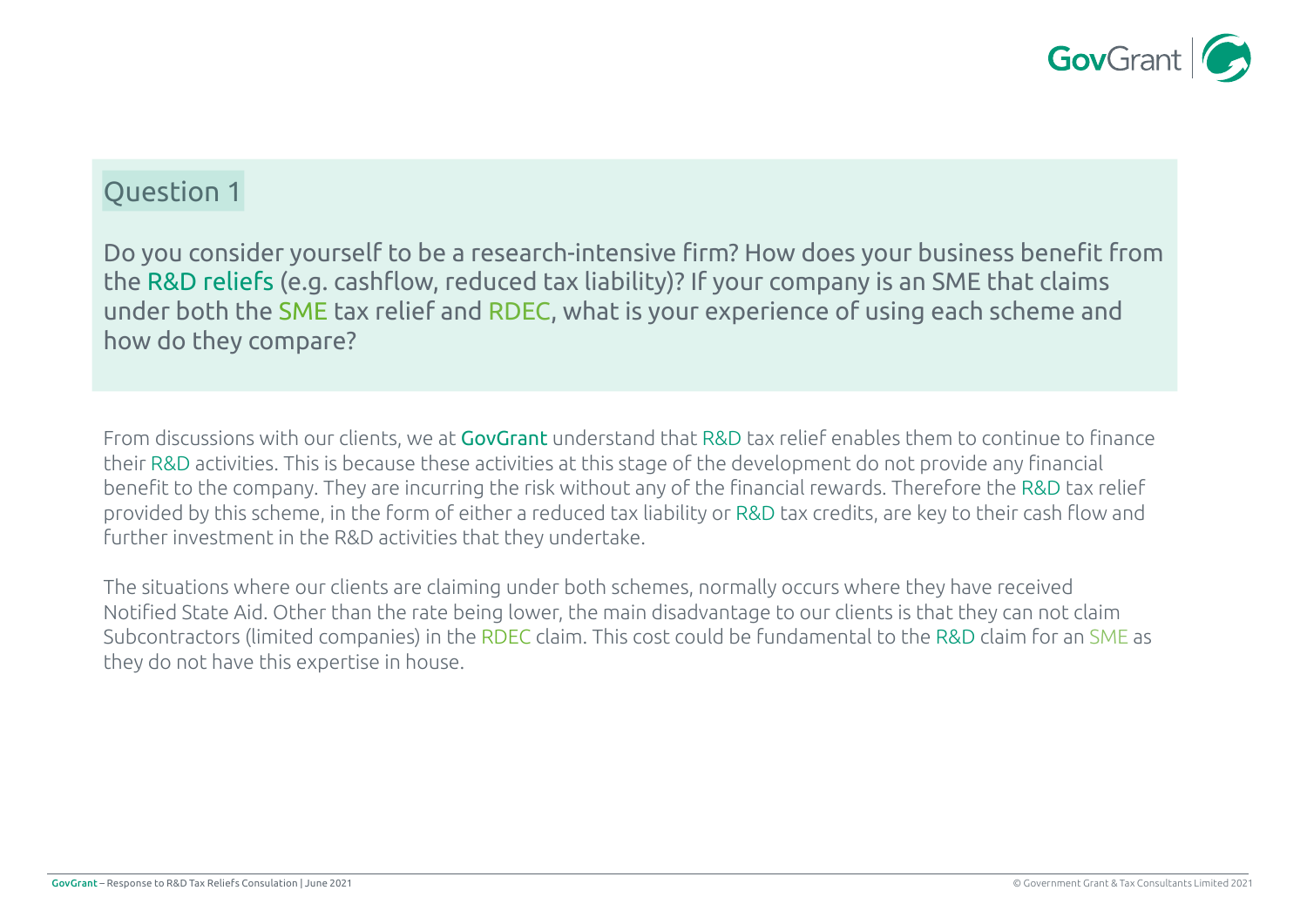

Is there a case for consolidating the two schemes into one? What do you value about the design of the current schemes that might be lost if they were unified?

We would be supportive of consolidating the two schemes into one. This would provide the common administration of accounting for the RDEC "above the line".

However, the simplicity of the treatment of the tax benefit of the current SME scheme is key to why it works so well and it would be essential to ensure that if the two schemes were consolidated that the generosity of the SME scheme is preserved. For example, could a higher rate of RDEC be applied to SMEs? We would recommend that the scope of the qualifying expenditure is also amended so that qualifying expenditure that is genuine subcontracted R&D of the SME would continue to qualify for relief.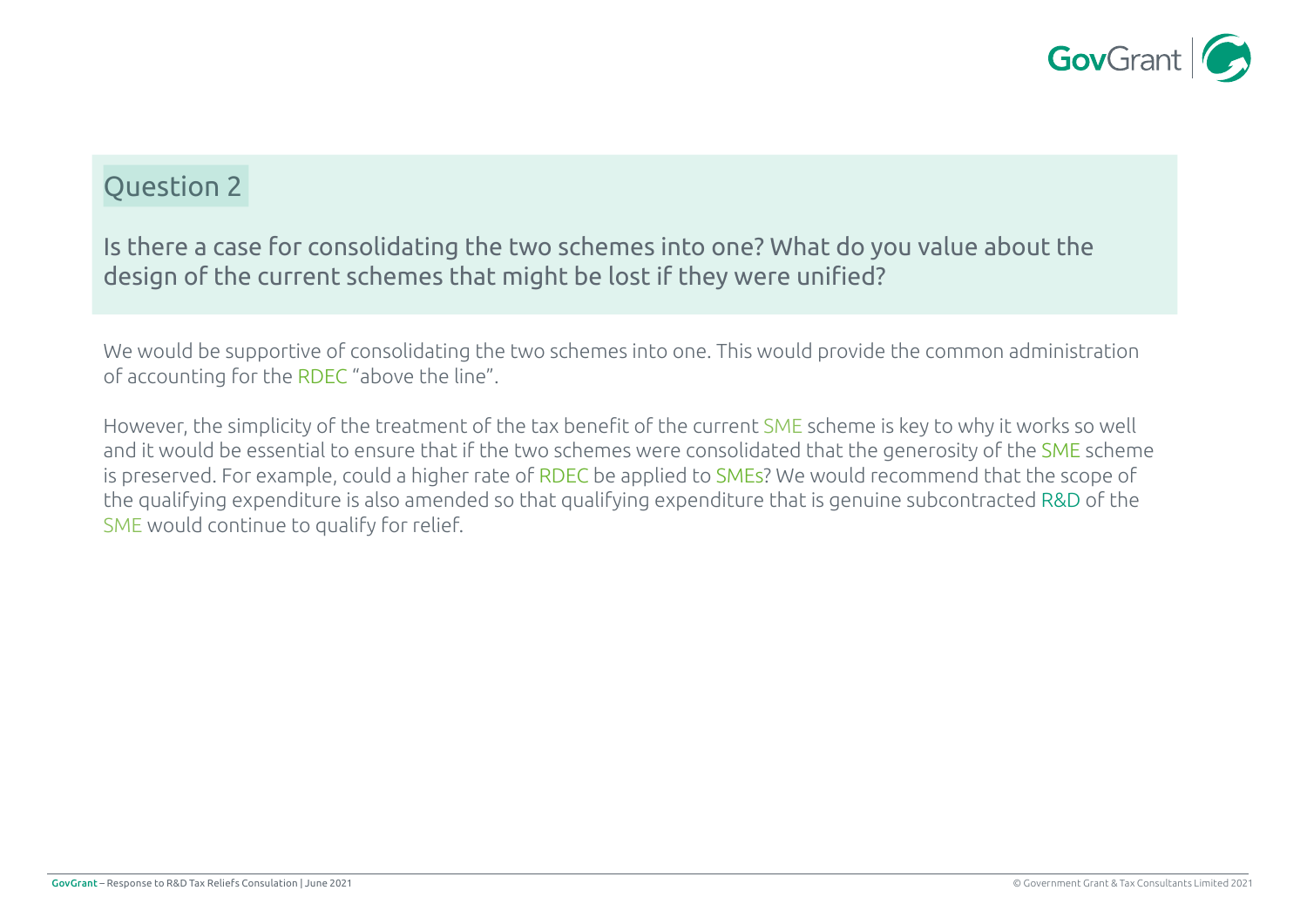

What do you think explains the difference in additionality between the two schemes? How could the schemes be improved to incentivise the R&D your business does or might consider doing? Can you give evidence to support your suggestions?

The schemes could be improved by focusing the relief at areas that the government wants to support. For example, provide an enhanced rate for R&D work in relation to green energy, carbon emissions, plastic packaging, addressing health challenges or sustainability could be used to encourage investment in R&D in these areas. We have a number of clients that are investing significant amounts of money in reducing the amount of plastic used in packaging and trying to move away from single use plastic. The R&D claim is fundamental to this continuing investment.

The value of R&D tax benefit is also directly linked to the level of the corporate tax rate, which when the corporation tax rate is reduced so is the benefit the company receives from the R&D claim. Maybe a solution could be a hybrid claim where the company has the option of a reduction in the payroll taxes, as opposed to a corporation tax reduction could be considered.

Whilst the Advance Assurance scheme has not been popular, businesses do want better clarity prior to making investments that they will benefit from R&D tax incentives. In our research, [Innovation Nation](https://www.govgrant.co.uk/innovation-nation-survey/), respondents stated up front or advancement of the R&D tax credit would encourage greater early stage investment

We would also suggest that an 'enhanced allowance' is included for both schemes to reflect the fact that R&D represents a risky investment in knowledge assets. At present under the RDEC scheme an element of the R&D qualifying costs are in affect initially disallowed in the tax computation.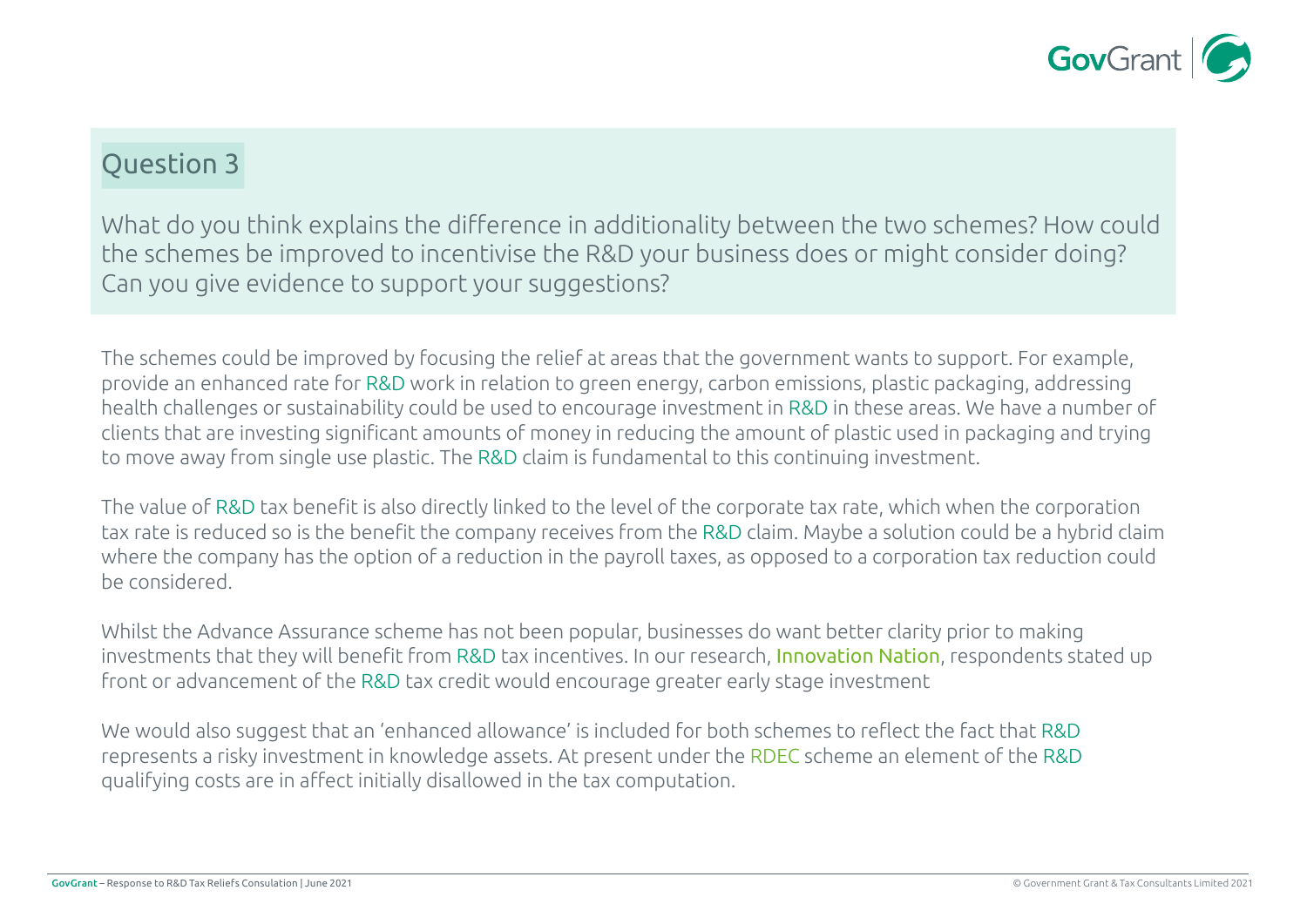

To what extent do the rates of relief available to you impact your investment decisions and/ or your choice of location? Is the balance of relief between the two schemes appropriate? Is there any evidence of significant deadweight where investment decisions would proceed without relief?

The availability of R&D relief is extremely important when a company is deciding if it will undertake an R&D project. As set out above, this is factored into companies' cashflows. One way of encouraging investment in particular locations, could be to provide additional enhanced relief if the R&D takes place in set defined locations e.g. enterprise zones, deprived areas.

However this would probably only apply to companies within the SME scheme as it may not be practical for the larger companies (under the RDEC scheme). This is because, for a lot of our clients, the location of the R&D centres is historic and many of them have different locations within the Group. The R&D costs are therefore either recharged to one company or come within the Group tax regime. It may therefore be difficult to account for the specific location of the R&D centre in practice.

Some R&D investment decisions may proceed without the relief, however from discussions with our clients, this would mean that the investment would take a significantly longer time to develop as there is little investment opportunities from third parties to invest in R&D projects as they are perceived to be high risk. R&D tax relief is therefore fundamental to more investment in R&D projects.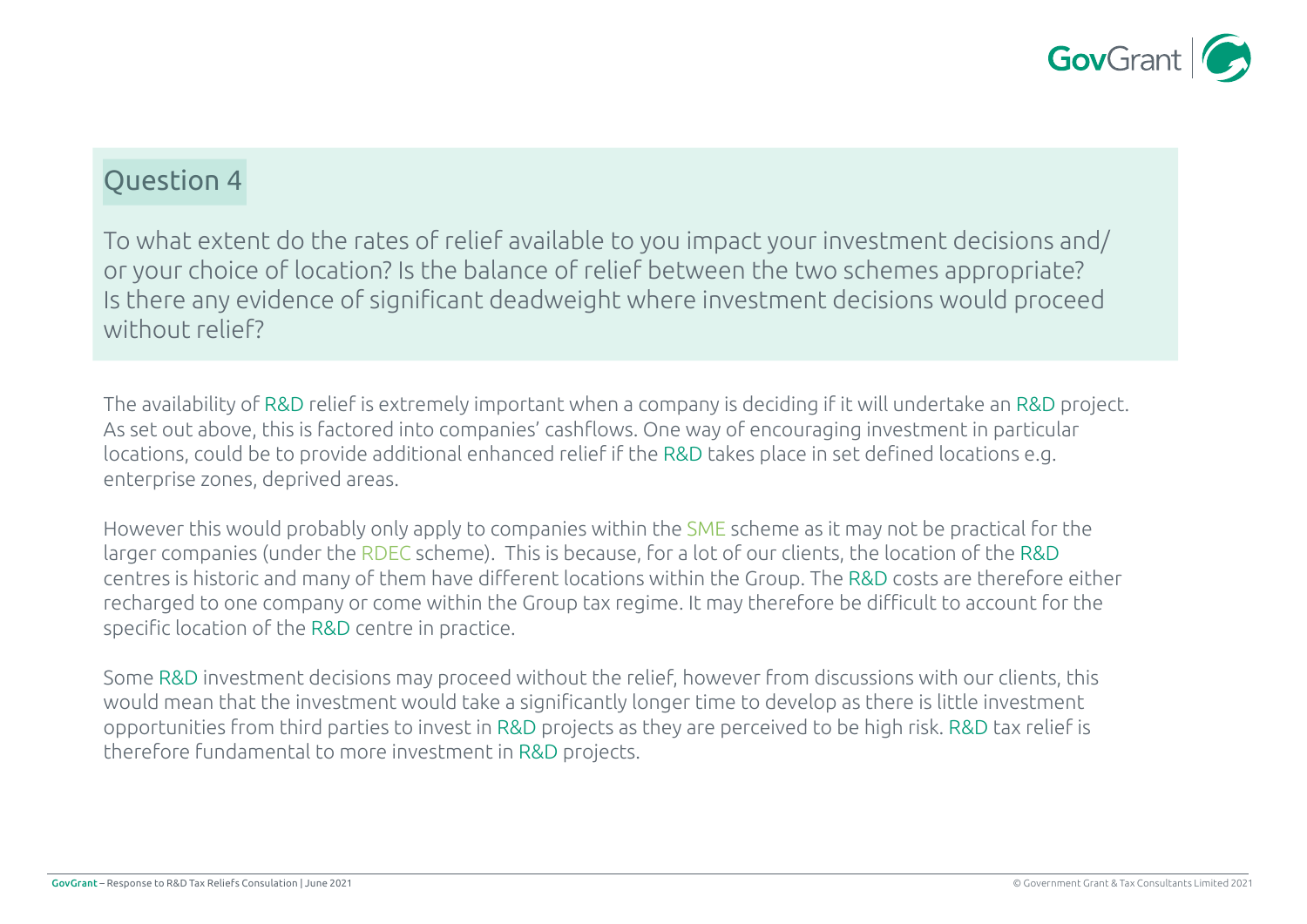

Would a departure from the ordinary Corporation Tax self-assessment system be justified? Should more information and assurance be required from companies at the point of claiming? Should a company providing more information upfront be treated differently?

We would recommend that it is a statutory requirement that a detailed technical report setting out why a project qualifies along with a breakdown of the qualifying expenditure should be submitted to HMRC for each R&D claim. If certain hallmarks are met, for example size of the company, submission of a technical and financial report to HMRC, these could result in that claim being processed faster than other claims.

Our clients have advised us that advanced assurance was a lengthy and time consuming process that they did not consider worthwhile. Business plans can also change rapidly and R&D is unpredictable, making the previously assurance that had been provided by HMRC worthless. As a result, we do not consider that advanced assurance is beneficial for the amount of investment by our clients and it should be scrapped.

We would also suggest that as in other countries the company has the option of providing their key R&D employees with a tax incentive against their personal employment income. This may help companies to encourage/engage their staff in the R&D activities as they can also see some financial benefit.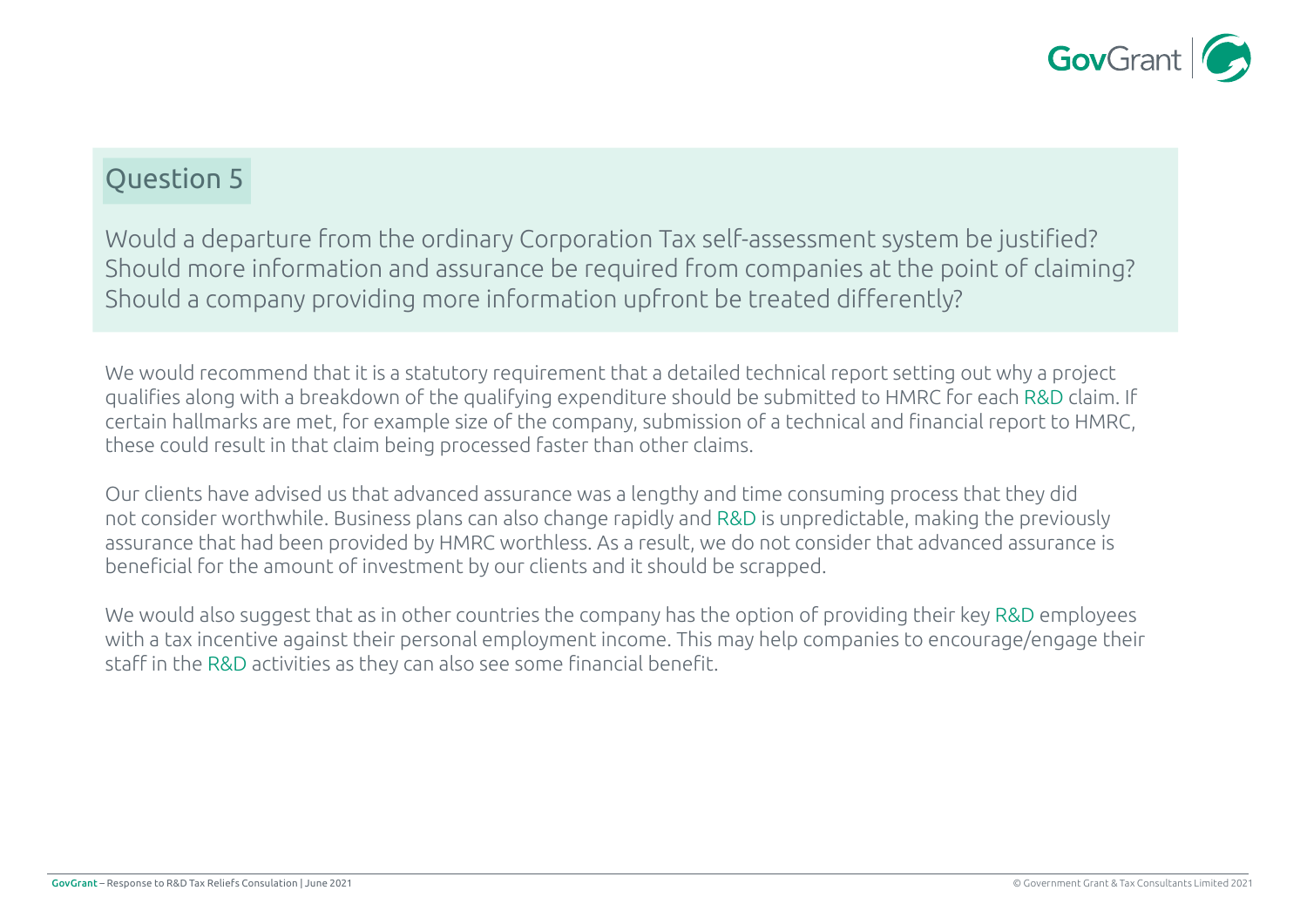

When did you first claim, and what prompted you to do so? Do you use an agent? If so, why? What is your experience of how agents' fees are structured? How could the expertise and specialist knowledge of agents assisting with R&D claims be improved?

In our experience contingent fee models work as they are risk based. The utilisation of fixed fee structures can result in R&D claims being inaccessible to some companies. Our experience is that some firms will significantly undercut fees in order to win the work but are then unable to provide the level of service necessary to produce a strong supportable claim, hence the importance of some regulation as to what a R&D specialist has to provide to support the R&D claim.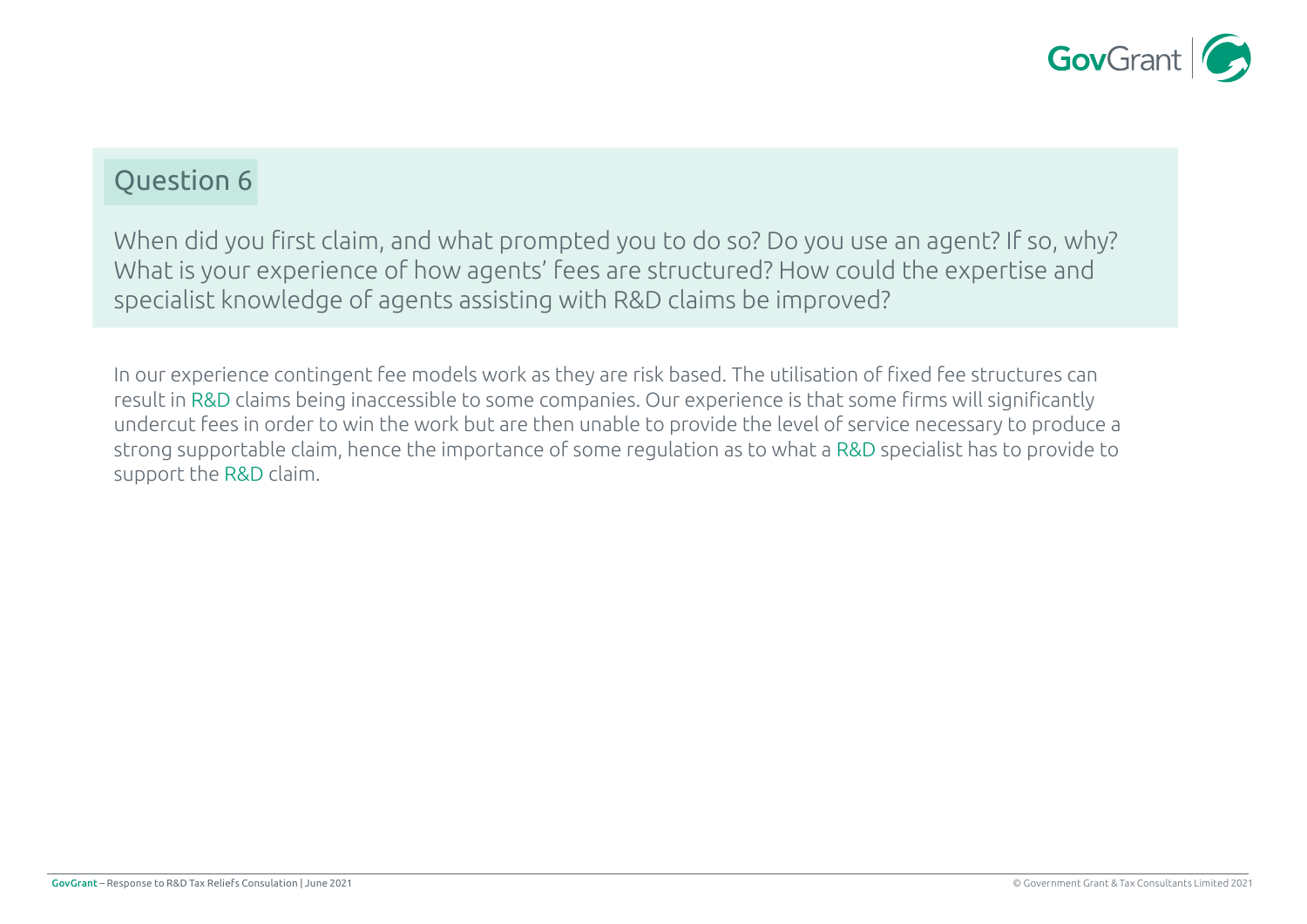

How can the responsibilities of HMRC, agents and the company be better reflected in the claims process?

We would strongly recommend that a code of conduct is set up for agents to comply with when preparing R&D claims which includes advertising standards. The purpose of this would be to ensure that all agents are preparing the claims in line with the legislation and guidance and to ensure fraudulent claims are not submitted to HMRC.

It is clear when a company or agent has inflated the claim or interpretation of the legislation is highly questionable so we would advocate HMRC having greater powers to issue penalties to third parties.

We would recommend that agents should be subject to penalties if they are knowingly or fraudulently involved in 'overclaiming' qualifying expenditure or qualifying projects.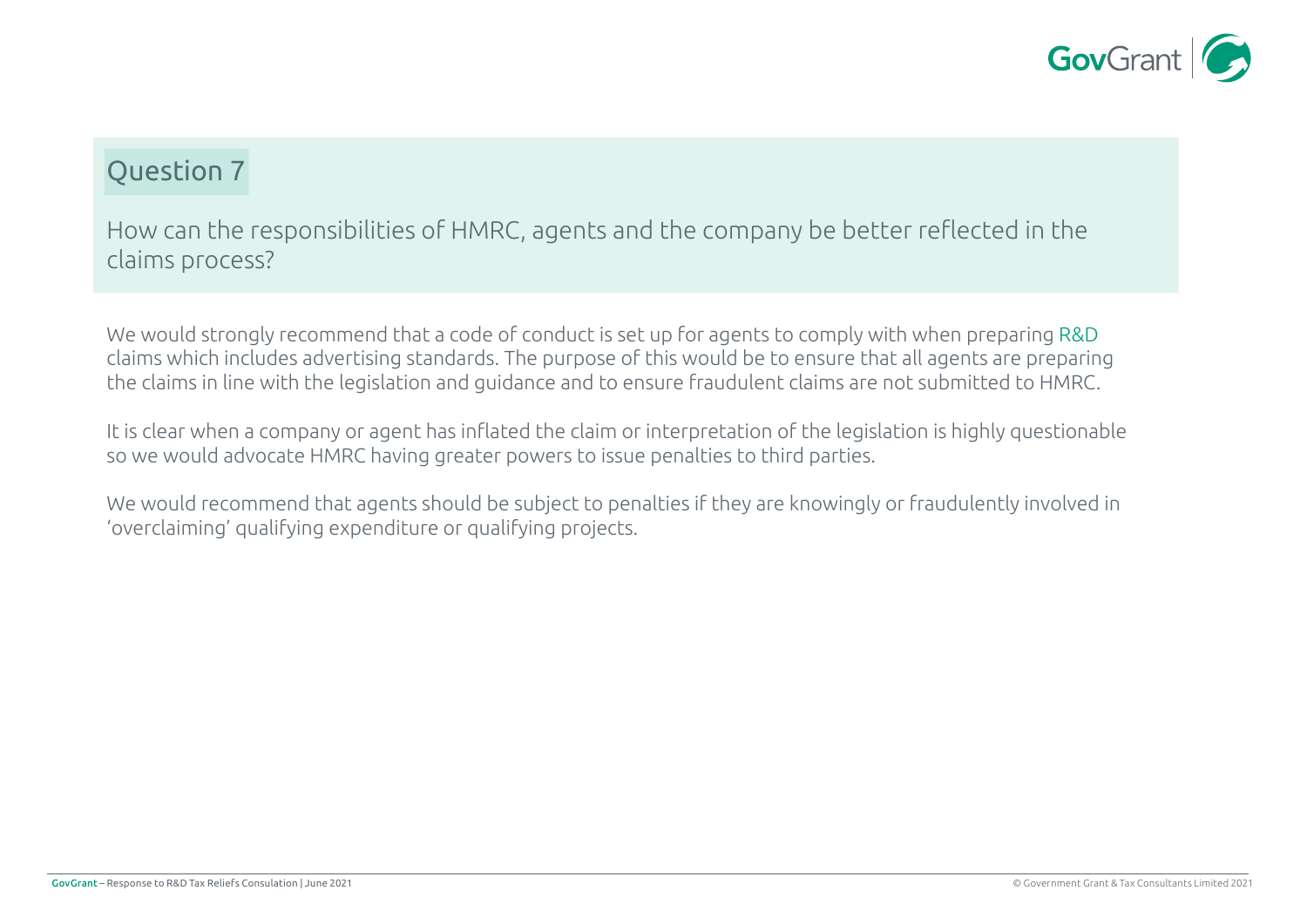

What other changes might help claims to be dealt with more smoothly, while ensuring better compliance? Is there a way HMRC and advisers can work more effectively to improve the quality of external advice available to companies? If you claim R&D tax reliefs in other countries, how does the claim process differ and what are your views on this?

As set out above, it should be a statutory requirement that a detailed technical and financial report is submitted to HMRC for each R&D claim. Providing HMRC with the powers to audit anyone promoting to be an R&D specialist could also ensure better compliance.

Where there are a number of larger boutique advisors, it would be efficient for them for their processes and procedures to be assessed by HMRC to help shape a common understanding and give HMRC a more active role in driving agent standards.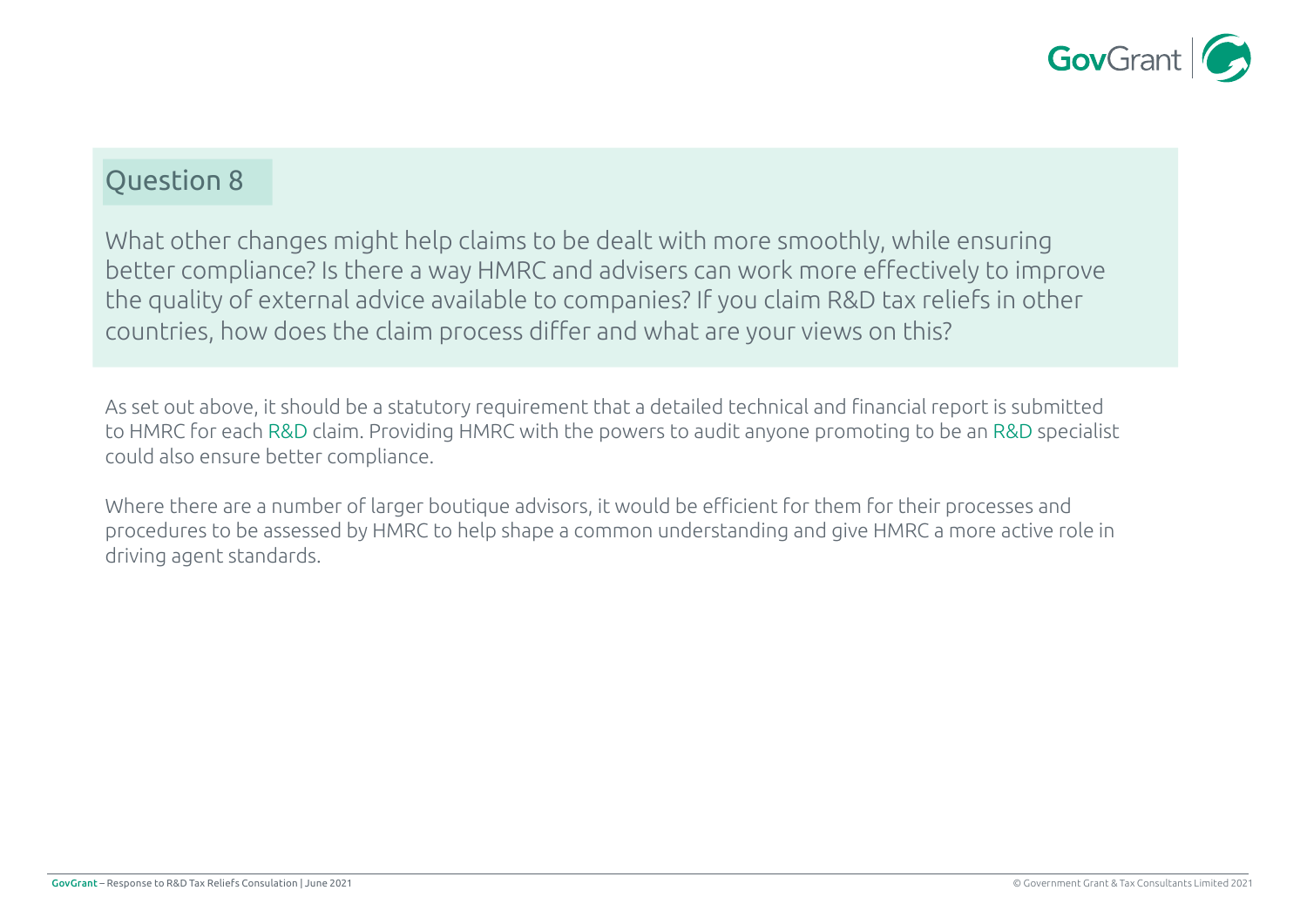

Is there evidence to suggest areas of activity other than those currently covered by the R&D definition drive positive externalities which should be recognised by the tax system?

We would recommend that the costs for data and cloud computing should be allowed as qualifying expenditure. The previous consultation and recommendations we welcome, and all moves towards supporting digital innovation must be encouraged. We would also recommend that the costs of hiring a piece of equipment necessary to carry out the R&D work should be qualifying expenditure.

#### Question 10

Do you think R&D tax reliefs could better incentivise R&D with specific social value, for example developing green technology? Could R&D tax reliefs be used to disincentivise R&D in certain fields?

R&D relief should be strongly aligned with the wider industrial strategy for the UK. As set out above, providing enhanced relief for areas such as green technology would be extremely beneficial.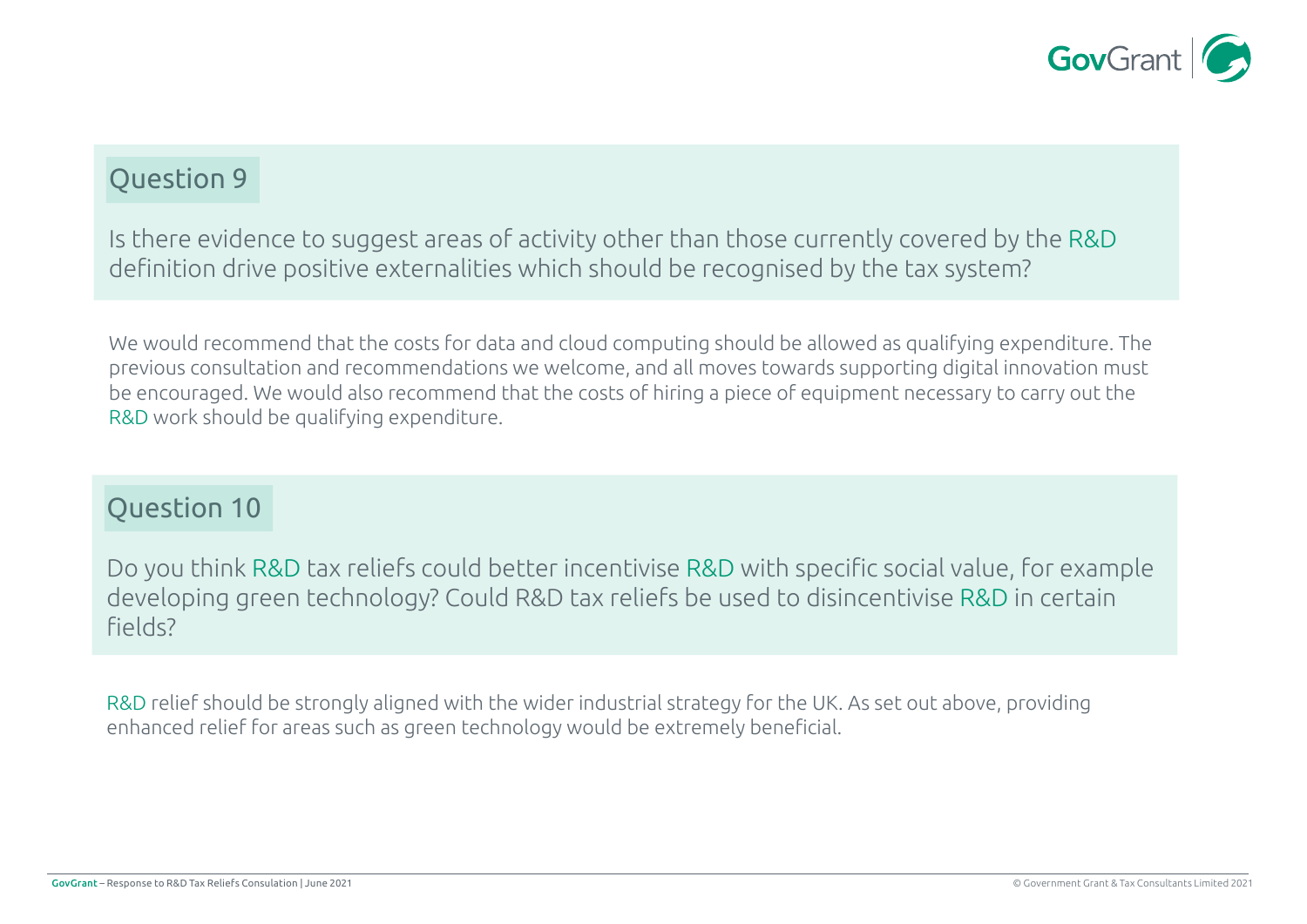

What is your experience of conducting R&D in different regions across the UK? How do R&D tax reliefs benefit these activities, and how could the offer be improved to better support these activities?

Many companies have their head offices based in London which can confuse the location of where R&D is actually carried out.

When companies are starting up, it is common for directors or key individuals in the company to take no, or little, salary or dividends. One way that this "sweat equity" could be included in the claim would be to allocate a notional salary for this work which could be included in the claim. Germany for example does provide an allowance for Director costs if they are not paying themselves in the development phases.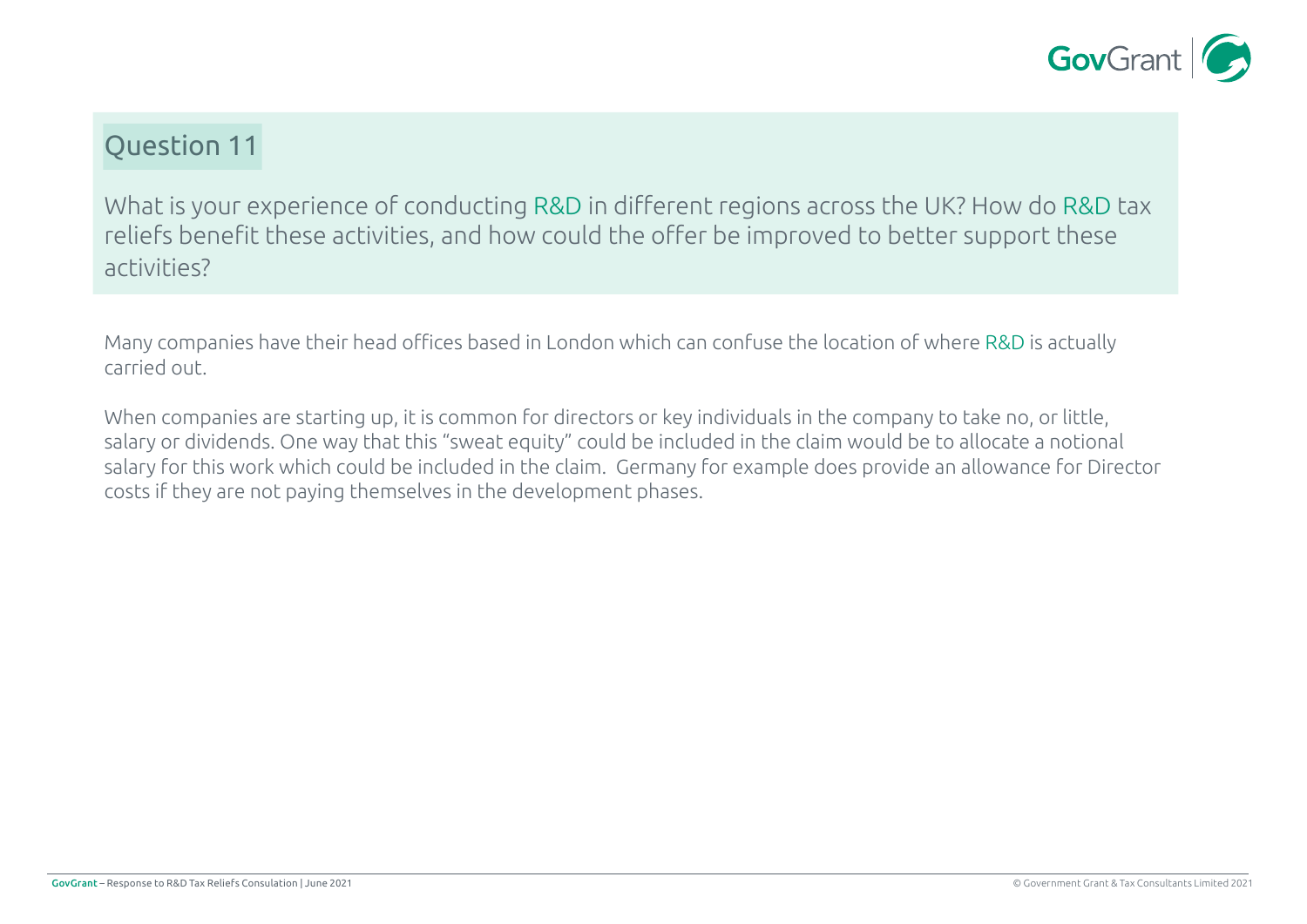

Are there any other areas of qualifying expenditure that should be included within the reliefs? How would this influence your investment decisions?

We accept that the acquisition of capital assets to be used for R&D can not be claimed as these assets may be subsequently disposed of or used for other purposes.

However, where the asset has been capitalised as Tangible Fixed Assets and are revenue in nature and used solely for R&D purposes we feel that in this situation then these costs should be eligible for the R&D claim.

#### Question 13

What proportion of your R&D expenditure is treated as capital for the purposes of corporation tax? What would be the impact on your R&D activities of increased relief for capital expenditure?

A lot of our clients already capitalise the R&D costs as Intangible Fixed Assets. By doing this they are not affecting the profit/loss of the company for that particular period, as the R&D costs can be a significant investment/ cost to the company. However, they can still include these capitalised costs in the R&D claim. These costs are also subject to the GAAP rules and therefore there is an additional check to ensure that the comply with the 'development' rules.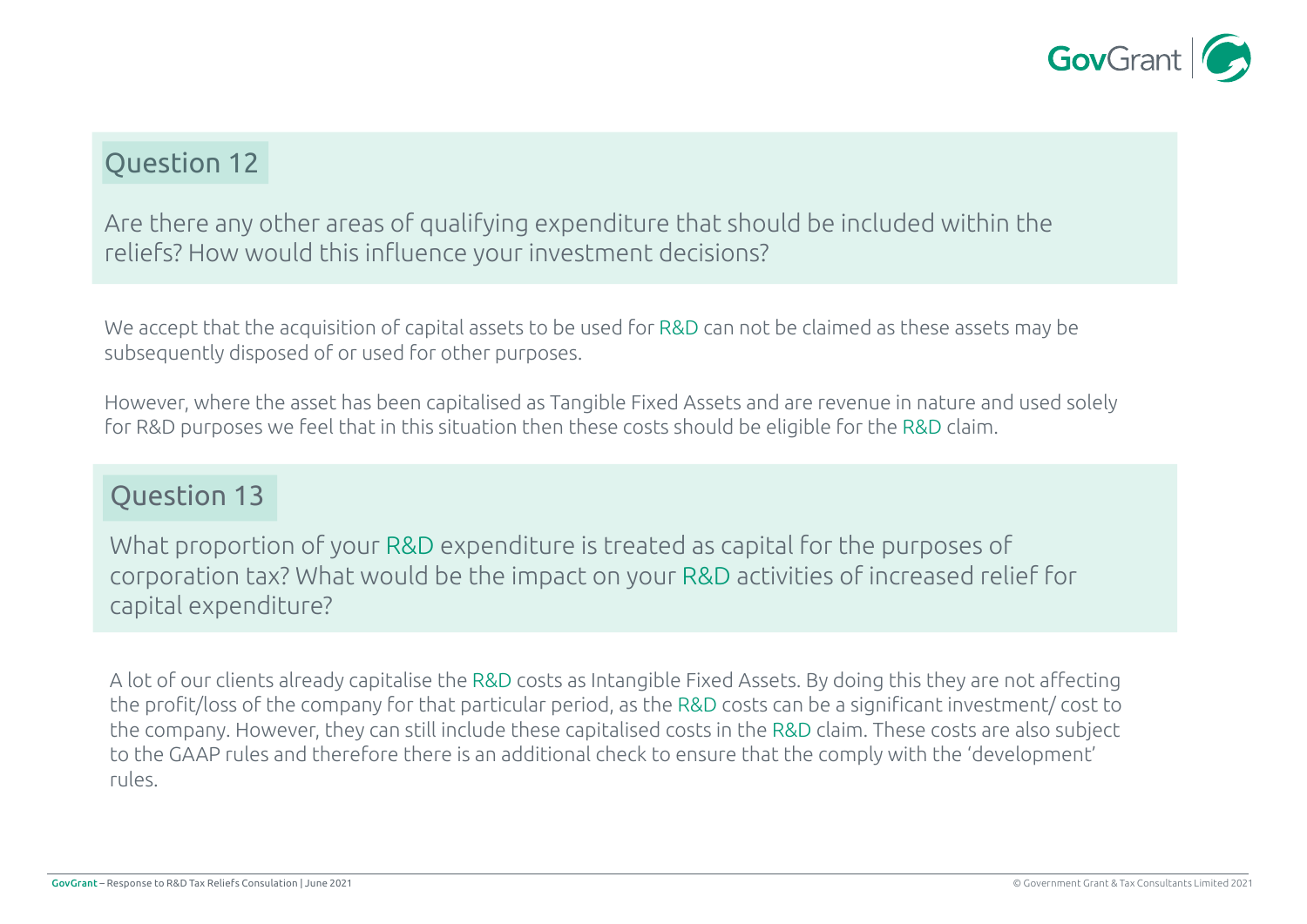

Do you currently claim RDAs? If not, why not? What do you like and/or dislike about RDAs?

There is currently no incentive to make an RDA claim for many SMEs due to the size of the Annual Investment Allowance and the new super deduction for capital allowances. We consider that more companies would claim RDAs if this also had a super deduction which was potentially larger than the super deduction that has recently been introduced for tangible assets.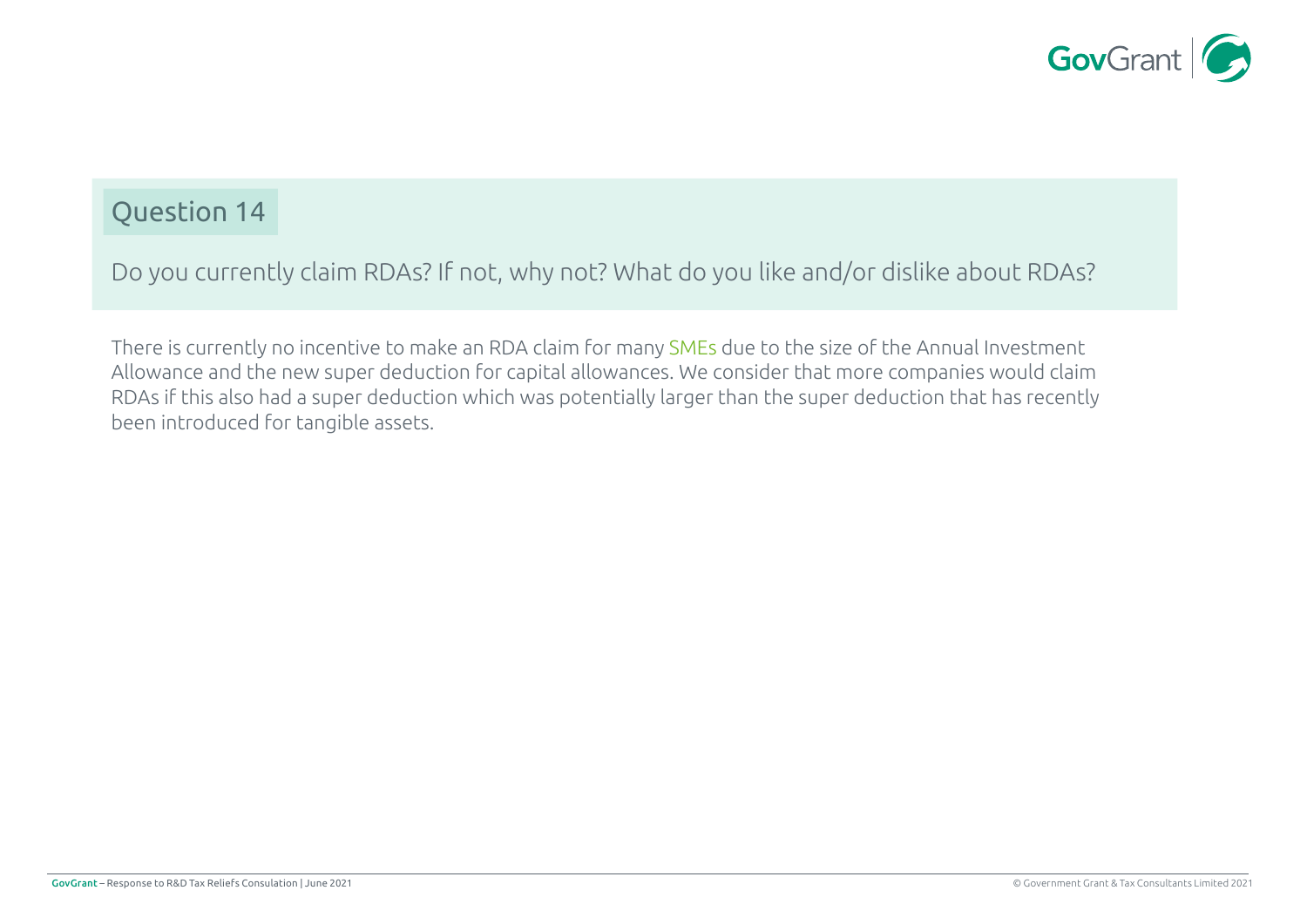

How much of the activity in respect of which you claim R&D in the UK is undertaken outside of the company, and how much of that is not undertaken in the UK? What are the benefits and drawbacks of subcontracting, whether overseas or domestically? What are your commercial/other reasons for carrying out work overseas rather than in the UK?

The benefits of subcontracting are that a company does not need to take on fixed costs, it provides the company with access to expertise and there may only be a short term need for this within the company such that they would not want to recruit a team of individuals.

We agree that the qualifying costs for an overseas subcontractor should be capped as it should be possible to find a subcontractor in the UK. The main reason that our clients use overseas subcontractors is that they are cheaper than subcontractors in the UK and the UK may not have the relevant skillsets . We would suggest that the 65% cap on the qualifying expenditure on a subcontractor should be removed for UK subcontractors. This would encourage companies to utilise subcontractors in the UK.